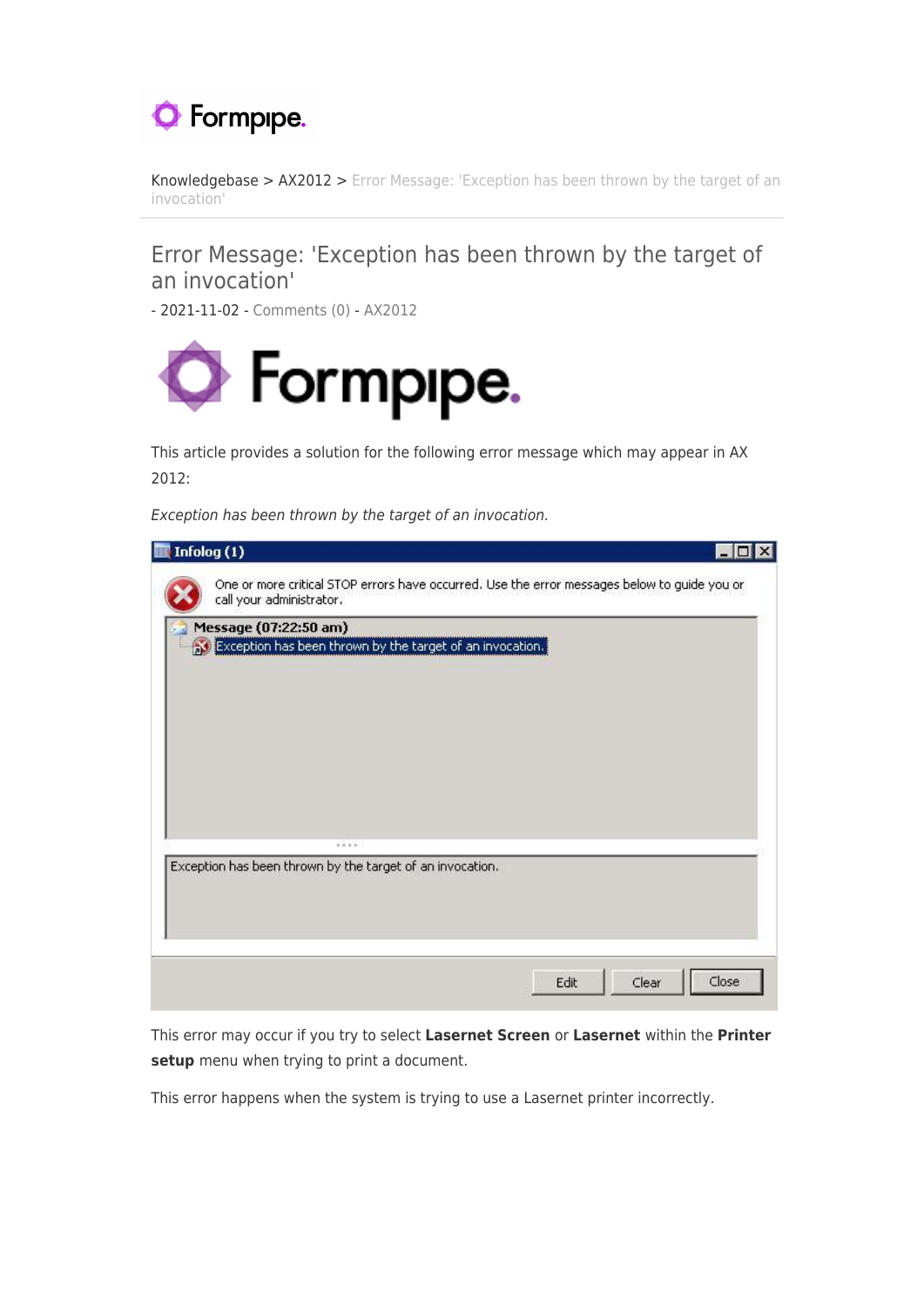## **Resolution**

Please follow these steps to resolve the error:

1. Within **Printer setup,** select the standard AX **Printer** option, and within **Name**, select a **non**-Lasernet printer.

2. Select **Lasernet** or **Lasernet Screen** and then print the document by pressing **Ok**.

If the report is a query, you may not see the standard AX print destination options. In this case, please follow the next solution in this article.

| Lasernet                                                                | Save in print archive?                                                                                                                                                                             |  |
|-------------------------------------------------------------------------|----------------------------------------------------------------------------------------------------------------------------------------------------------------------------------------------------|--|
| Lasernet Screen<br>Print archive<br>Screen<br>Printer<br>File<br>E-mail | Name:<br>HP LaserJet 5200 Series PCL 5<br>Ready<br>Status:<br>HP LaserJet 5200 Series PCL 5<br>Type:<br>Where:<br>LPT1:<br>Comment:<br>Jobs in list: 0<br>Override default settings:<br>Properties |  |
|                                                                         |                                                                                                                                                                                                    |  |
|                                                                         | Copies<br>Page range<br>⊙ All<br>Number of copies:<br>C Pages                                                                                                                                      |  |

In the picture below we have selected an HP printer:

If the issue persists or if you do not have the option to select the standard AX **Printer** option, check the default printer within **Windows**.

Go to **Control Panel > All Control Panel Items > Devices and Printers** and set a non-Lasernet printer as the default printer.

In the picture below we selected an HP printer, not Lasernet Print Capture or Lasernet Reference Printer: